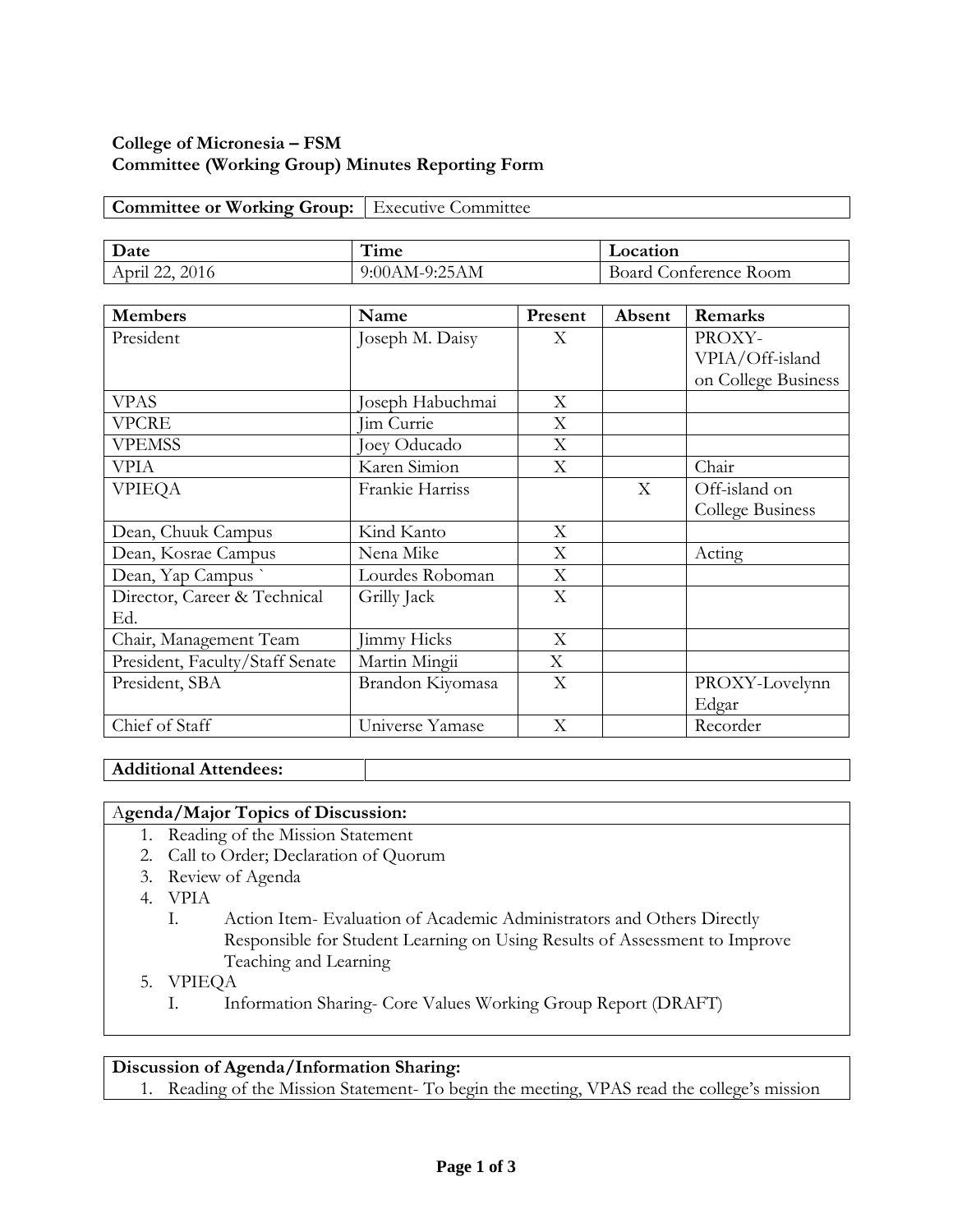statement.

- 2. Call to Order; Declaration of Quorum- EC met quorum to begin the meeting.
- 3. Review of Agenda- EC members reviewed the agenda and a motion to approve the agenda was moved by VPCRE and seconded by VPEMSS. EC endorsed.
- 4. VPIA
	- I. Action Item- Evaluation of Academic Administrators and Others Directly Responsible for Student Learning on Using Results of Assessment to Improve Teaching and Learning- In March, VPIA shared with EC the Memorandum to the Director of Human Resources Office and President on the subject of "Evaluation of Academic Administrators and Others Directly Responsible for Student Learning on Using Results of Assessment to Improve Teaching and Learning". The request from VPIA was to make a recommendation to improve the Human Resources Office's evaluation tool to include an addendum for academic administrators. This addendum will be a rating item, which will specifically rate academic administrators on how well they use assessment of student learning to improve teaching and learning. Over a month of sharing the memorandum with the whole college faculty, staff and students for greater input and feedback, VPIA now requested EC to take action. A motion to approve VPIA's recommendation to the Human Resources Office to improve the evaluation tool for academic administrators was moved by VPCRE and seconded by VPEMSS. EC endorsed. This will be shared with president for his review and endorsement.
- 5. VPIEQA (Item presented by Chair due to VPIEQA's absence)
	- I. Information Sharing- Core Values Working Group Report (DRAFT)- The Core Values Group Report (DRAFT) was shared with EC in March 2016. VPIEQA wanted to present the agenda item for EC members to have an opportunity to provide comments. EC members reviewed the document for over a month and had no further commenters on the report.

#### **Comments/Upcoming Meeting Date & Time/Etc.:**  $\blacksquare$

## **Handouts/Documents Referenced:**

- April 22, 2016, EC Agenda
- Memorandum on "Evaluation of Academic Administrators and Others Directly Responsible for Student Learning on Using Results of Assessment to Improve Teaching and Learning"
- Core Values Working Group Report (DRAFT)

## **College Web Site Link:**

.

**Prepared by:** COS **Date Distributed:** May 4, 2016

### **Approval of Minutes Process & Responses:**